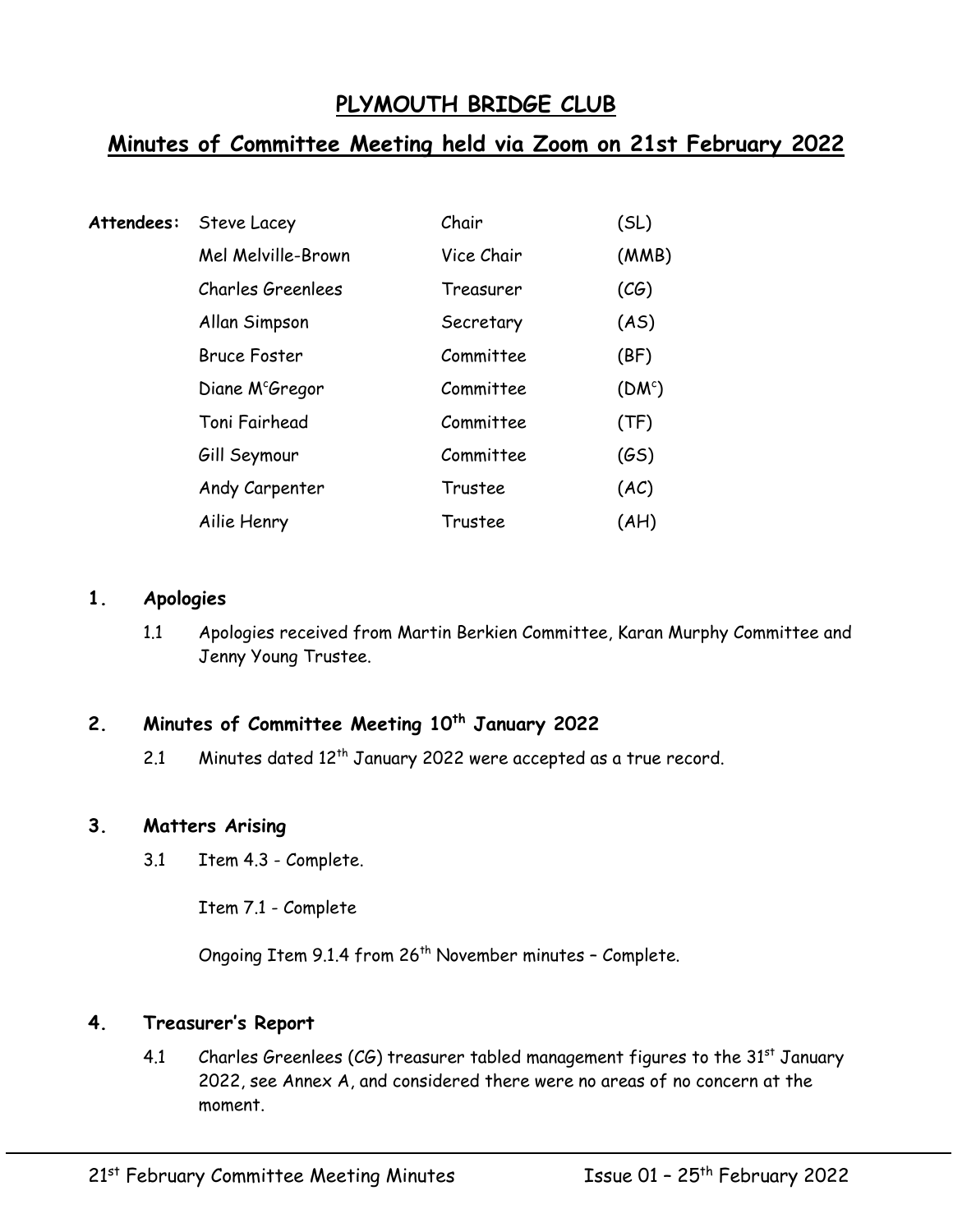- 4.2 CG proposed that the club cleaner, Claire, should be awarded a wage increase. As a self-employed cleaner the club currently pays Claire £12 a day for cleaning the club 5 times a week with each visit taking more than an hour. The Committee unanimously agreed that this should be increased to £15 per day for 5 cleaning occasions per week.
- 4.3 CG further reported that when the WiFi contract expired he purchased a Vodafone GigaCube as at that time online bridge might have been played in the club with the best option being a 2 year contract.
- 4.4 As it is a personal contract it should now be transferred to Plymouth Bridge Club (PBC). The Committee agreed that CG should arrange for the GigaCube number 07392748844 to be transferred to PBC and also agreed that the club would be liable for all bills for the remainder of the contract.
- 4.5 CG advised the Committee that he is also treasurer to Plymouth Ramblers and proposed that when the Zoom contract is renewed it would make sense to share the cost with Plymouth Ramblers as neither organisation makes extensive use of Zoom. It was agreed by the Committee that on renewal Zoom costs should be shared 50/50 with Plymouth Ramblers.

#### **5. Membership Secretary's Report**

5.1 Allan Simpson (AS) reported that there had not been any membership applications since the last meeting.

#### **6. Competitions Committee Report**

6.1 Andy Carpenter (AC) reported that the following competitions were in progress:

**Handicapped Teams** - With the Alison Chatterton team of 4 currently in the lead.

Beryl Edmonds Cup - Malcolm Jones and Jim Dunn currently in 1<sup>st</sup> position with 75.00%.

**Spring Competitions** - Running to 31<sup>st</sup> March 2022.

Team Match - Horsham Bridge Club 16<sup>th</sup> March 2022.

6.2 Steve Lacey (SL) Chair thanked the Competitions Committee.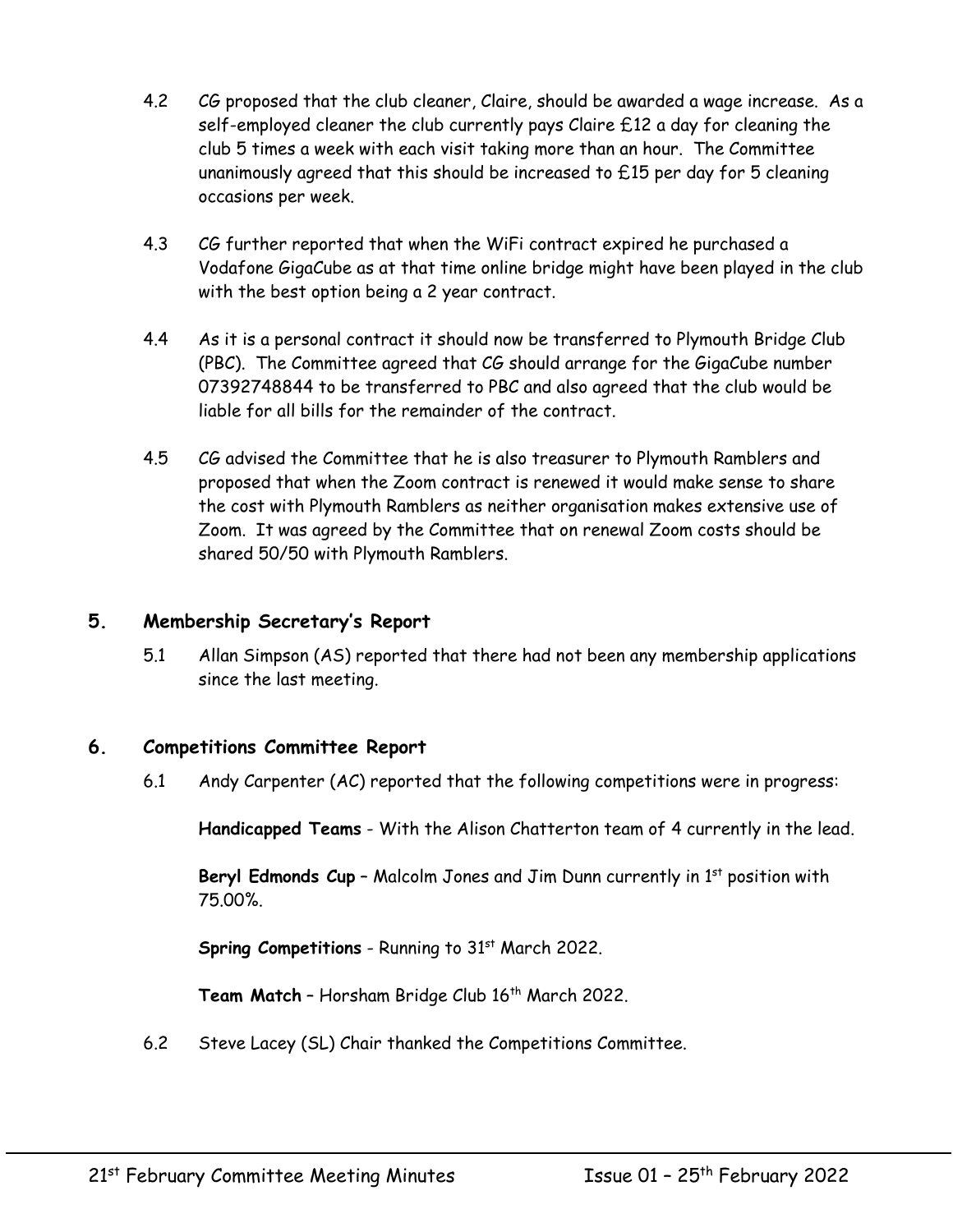#### **7. Bridge Sessions**

#### 7.1 **F2F sessions**

#### 7.1.1 **Tuesday Social Bridge.**

Allan Simpson (AS) proposed that whilst the Tuesday afternoon sessions attract those who haven't played or prefer not to play online and those who only want a social game of bridge they should continue with the current hosting arrangements. This was agreed.

#### 7.1.2 **Thursday Duplicate (Hybrid).**

AS stated that again this session attracted those who haven't played or prefer not to play online. However some members seem to be unhappy with merged results possibly due to the disparity in the NGS rankings between F2F and online players.

It was agreed that until the F2F section of the Thursday hybrid games attract more players and the sections become more even in size and strength merged results would be uploaded to the EBU for Master Points (MPs) and the collection of Universal Membership Subscriptions (UMS) but each section would be uploaded separately to be processed for NGS.

#### 7.1.3 **Friday Evening F2F**

Andy Carpenter reported that it was now intended to hold Friday evening F2F sessions fortnightly in March on the  $11^{th}$  and  $25^{th}$  and then weekly from April.

- 7.1.4 There was general discussion on measures that could be implemented to encourage members back to F2F sessions. Mel-Melville Brown (MMB) stated that all options are worth exploring and the club still had grant money that could be used.
- 7.1.5 Steve Lacey (SL) Chair wound up by saying that it is obvious some people are still timid about venturing out and that we should encourage and expand F2F sessions as much as possible.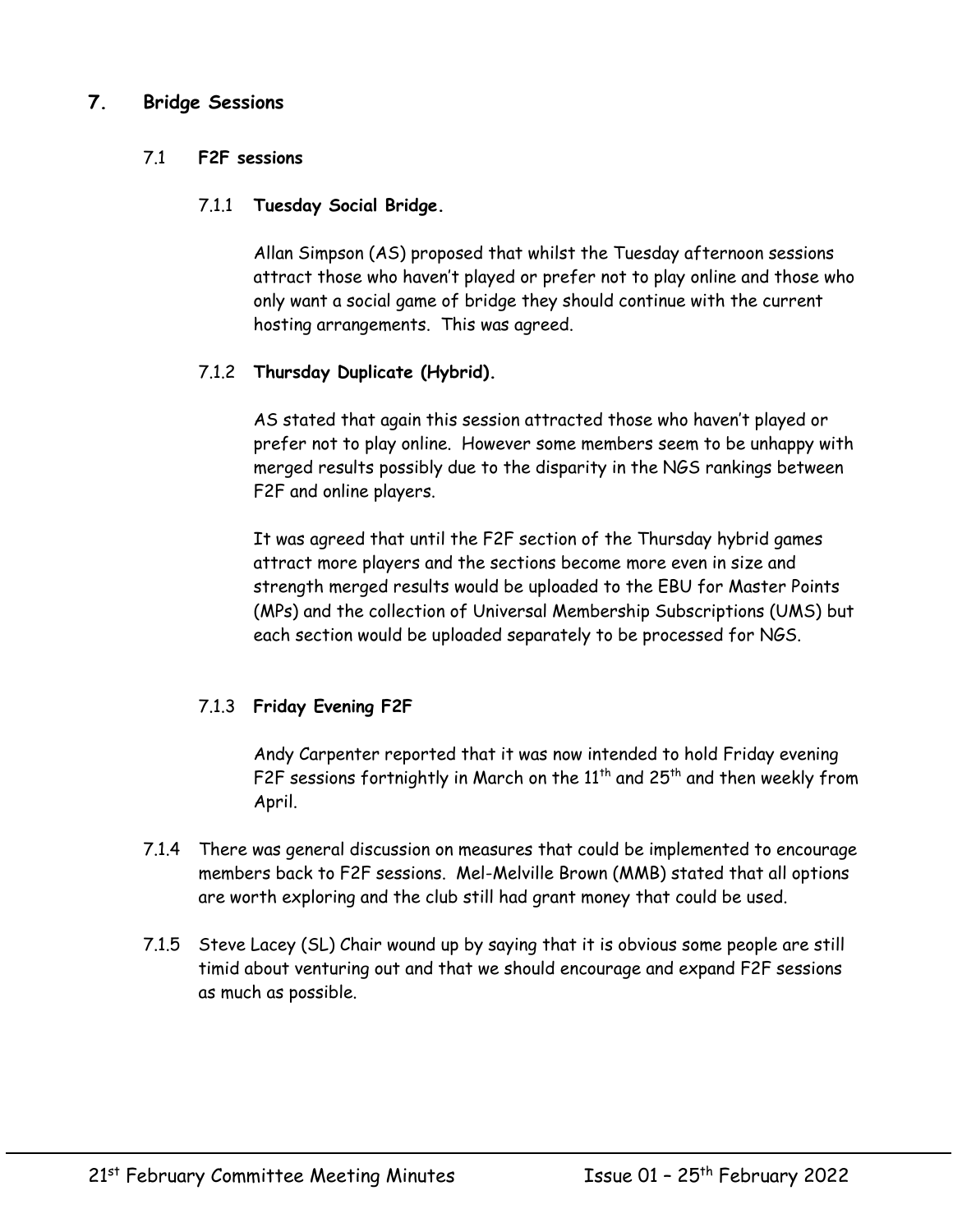#### 7.2 **Bridge Movements**

- 7.2.1 Bruce Foster (BF) opened discussion on a listing of preferred movements and numbers of boards that had been previously circulated to the Committee.
- 7.2.2 It was generally considered that for online games RealBridge sessions tended to be quicker than those on BBO with 24 boards and 7 minutes a board being about right for BBO.
- 7.2.3 After a brief discussion it was agreed that the session Director should be left to decide on the number of boards taking into consideration the online platform used and number of participants.

#### **8. Bridge Lessons**

- 8.1 Charles Greenlees reported that the current course for intermediate players was continuing and that a further course of 10 lessons was planned.
- 8.2 It was unanimously agreed to minute thanks to Alex Lehmann for the time and effort he devotes to these lessons and the manner in which they are presented.
- 8.2 Steve Lacey (SL) Chair reported that Richard Ayres and himself would start beginner's lessons, probably after Easter.

#### **9. Building Maintenance and Improvements**

9.1 Nothing to report.

#### **10. Preparations for the AGM**

- 10.1 Steve Lacey (SL) Chair proposed that the AGM be held on the  $5<sup>th</sup>$  May 2022, which was agreed.
- 10.2 It was agreed that the AGM should be used as a springboard to get members back into the club.

#### **11. Correspondence**

10.1 There was no correspondence to discuss.